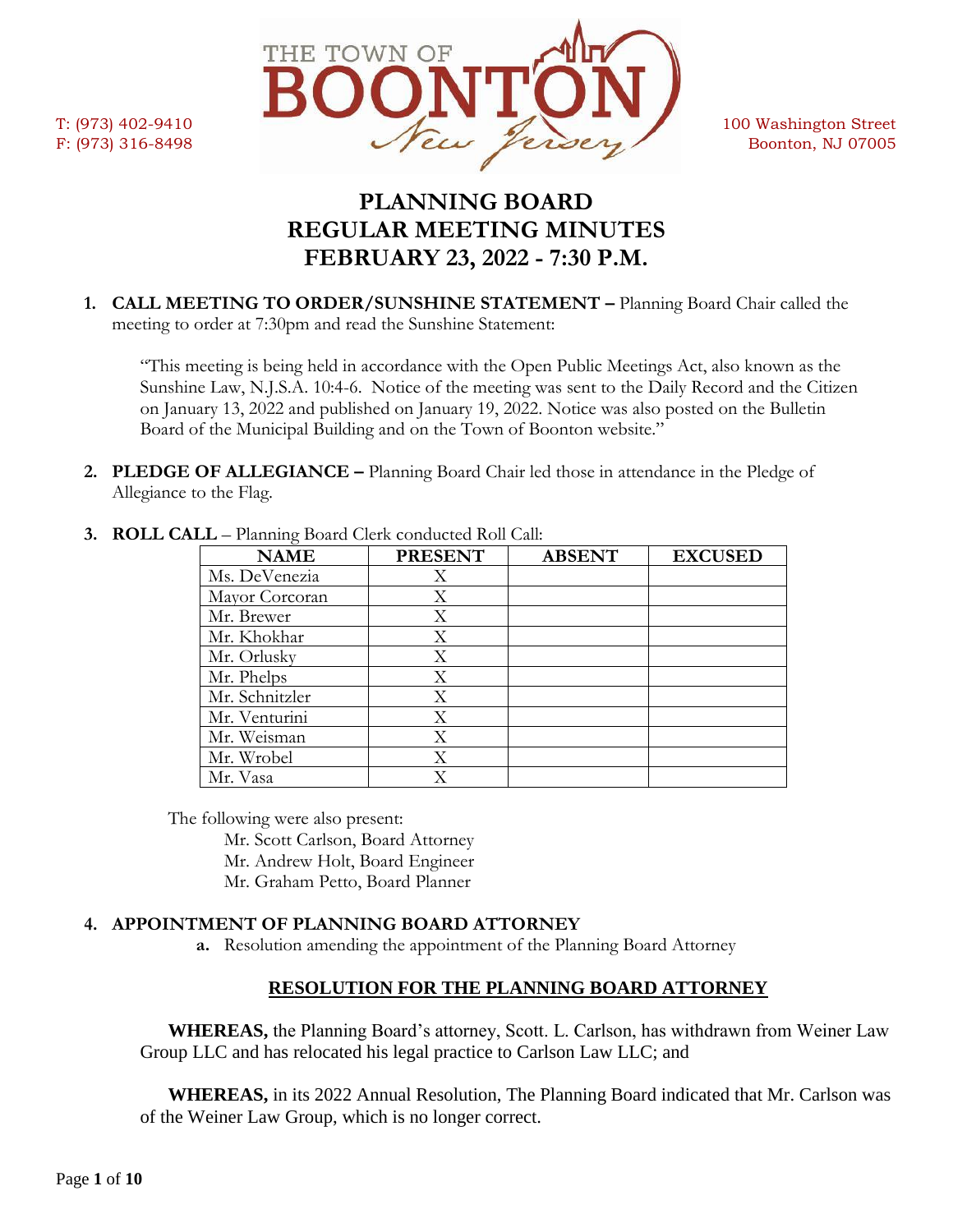**NOW, THEREFORE, BE IT RESOLVED** that the Planning Board of the Town of Boonton amends the 2022 Annual Resolution to reflect that Scott L. Carlson is no longer of the Weiner Law Group and is now of Carlson Law LLC.

**BE IT FURTHER RESOLVED** that the Chairman and the Secretary of the Board are hereby authorized to affix their signatures to this Resolution.

A motion was made by Mr. Brewer to approve the resolution, which was seconded by Mr. Weisman.

| <b>NAME</b>    | <b>YES</b> | NΟ | <b>ABSTAIN</b> |
|----------------|------------|----|----------------|
| Mr. Brewer     | Χ          |    |                |
| Mr. Khokhar    | Χ          |    |                |
| Mr. Orlusky    | Χ          |    |                |
| Mr. Vasa       | X          |    |                |
| Mr. Venturini  | Χ          |    |                |
| Mr. Weisman    | X          |    |                |
| Mr. Wrobel     | Χ          |    |                |
| Ms. DeVenezia  | Χ          |    |                |
| Mayor Corcoran | X          |    |                |
| Mr. Phelps     |            |    |                |

The motion passed on a vote 9 YES, 0 NO.

#### **5. PAYMENT OF THE BILLS**

**a.** The Planning Board Clerk announced that the bills are in order to be paid. A motion was made by Mr. Brewer, and seconded by Mr. Orlusky, to pay the bills as submitted. All were in favor, and the motion carried.

#### **6. APPROVAL OF MINUTES**

**a.** Minutes of the regular Planning Board meeting of February 9, 2022 were accepted as presented.

#### **7. CORRESPONDENCE**

**a.** No correspondence was received.

#### **8. RESOLUTIONS**

**a. NON-CONDEMNATION RE-DEVELOPMENT AREA STUDY** Plane Street – Block 34, Lot 1.01, 1.02

#### **RESOLUTION RECOMMENDING THAT BLOCK 34, LOTS 1.01 AND 1.02 OF THE TAX MAP OF THE TOWN OF BOONTON BE DESIGNATED AS A NON-CONDEMNATION AREA IN NEED OF REDEVELOPMENT**

| <b>BOARD APPROVAL:</b> | <b>February 9, 2022</b>  |
|------------------------|--------------------------|
| <b>RESOLUTION:</b>     | <b>February 23, 2022</b> |

**WHEREAS,** the New Jersey Local Redevelopment and Housing Law, N.J.S.A. 40A:12A-1 *et seq.* (the "Redevelopment Law") authorizes municipalities to determine whether certain parcels of land within the municipality constitute an area in need of redevelopment, as described in Section 5 of the Redevelopment Law; and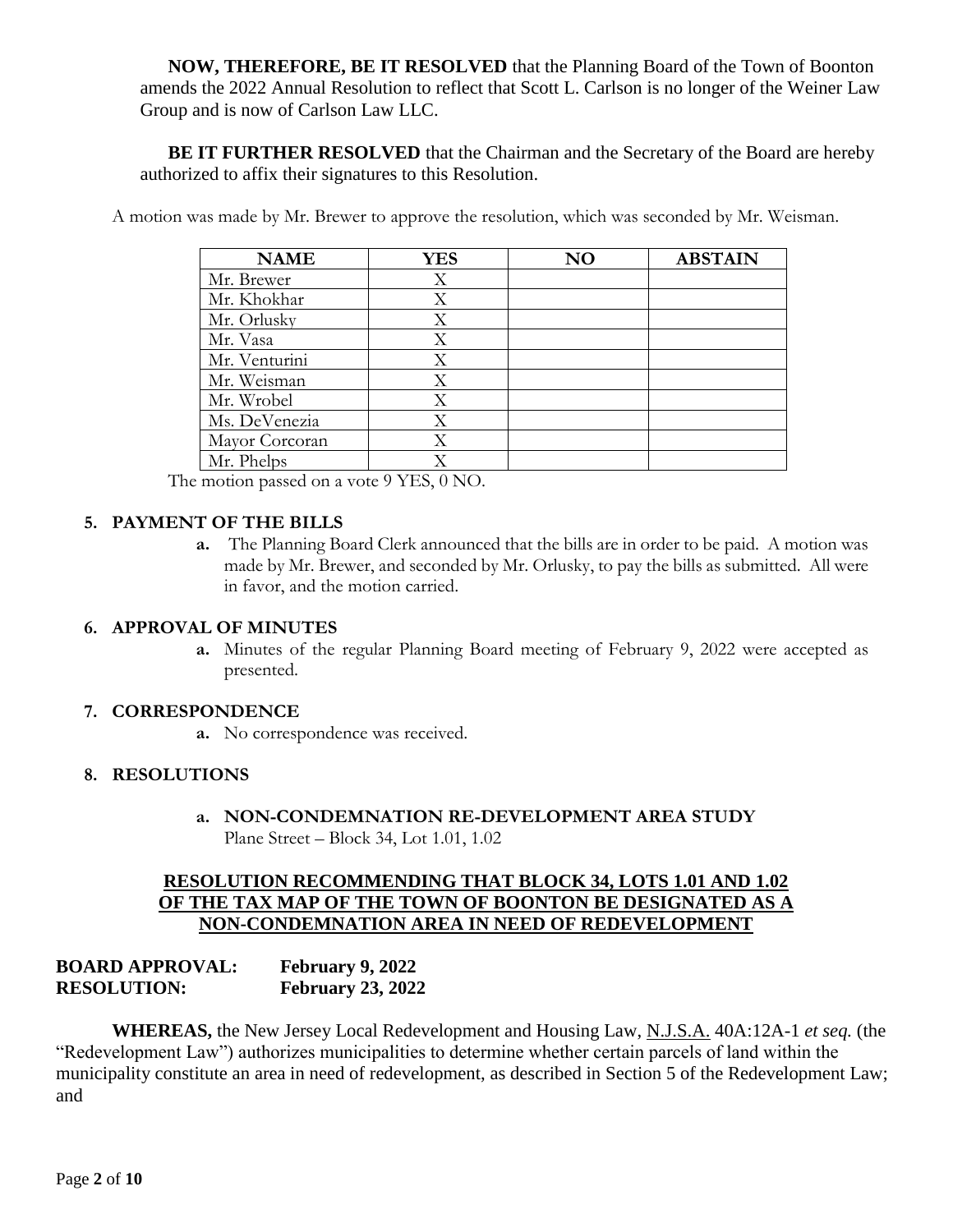**WHEREAS,** the Township Council has directed the Town of Boonton Planning Board (the "Board") to undertake a preliminary investigation pursuant to the Redevelopment Law to determine whether a certain parcel of property designated as Block 34, Lots 1.01 and 1.02 as shown on tax map of the Town of Boonton (the "Study Area"), constitutes a non-condemnation area in need of redevelopment in accordance with the criteria set forth in N.J.S.A. 40A:2A-5; and

**WHEREAS,** the Board authorized the undertaking of an investigation into whether the Study Area, or any portion thereof, constitutes a non-condemnation area in need of redevelopment in accordance with the Redevelopment Law, and authorized its professional planners, Topology, to prepare a preliminary investigation report (the "Study") of the Study Area; and

**WHEREAS,** Topology completed that study and a map identifying the area studied and placed them on file with the Board's Clerk at least 10 days in advance of the public hearing on the matter; and

**WHEREAS,** the Board held a public hearing on the matter on February 9, 2022, and Chris Colley, P.P. from Topology presented the Study, reviewed the requirements of the Redevelopment Law, and provided his conclusions that the Block 34, Lot 1.01 satisfies criteria "a", b", and "d" of the Redevelopment Law, and that Block 34, Lot 1.02 satisfies criteria "d" and "Section 3" (N.J.S.A. 40A:12A-3) of the Redevelopment Law; and

**WHEREAS,** members of the public were given an opportunity to be heard on the matter; and

**WHEREAS,** based upon the written report provided by Topology dated January 19, 2022, as well as Mr. Colley's comments at hearing of February 9, 2022, the Board at that hearing voted unanimously to recommend to the Governing Body that the Study Area be designated as a non-condemnation area in need of redevelopment; and

**WHEREAS,** this Resolution constitutes a memorialization of that action.

**NOW, THEREFORE, BE IT RESOLVED** that the Planning Board of the Town of Boonton recommends to the Governing Body of the Town of Boonton that the property comprising the Study Area, as specifically identified in the Topology January 19, 2022 report, be designated a non-condemnation area in need of redevelopment pursuant to the Redevelopment Law, for all the reasons set forth in that report.

**BE IT FURTHER RESOLVED** that the Chairman and the Secretary of the Board are hereby authorized to affix their signatures to this Resolution and the Secretary is authorized to transmit certified copies of this Resolution to the Township Council and the Township Zoning Office.

| A motion was made by Mr. Brewer to approve the resolution, which was seconded by Mayor Corcoran. |  |  |  |  |  |
|--------------------------------------------------------------------------------------------------|--|--|--|--|--|
|--------------------------------------------------------------------------------------------------|--|--|--|--|--|

| <b>NAME</b>    | <b>YES</b> | NO | <b>ABSTAIN</b> |
|----------------|------------|----|----------------|
| Mr. Brewer     | Χ          |    |                |
| Mr. Khokhar    | X          |    |                |
| Mr. Orlusky    | X          |    |                |
| Mr. Vasa       | Χ          |    |                |
| Mr. Venturini  | Χ          |    |                |
| Mr. Weisman    | X          |    |                |
| Mr. Wrobel     | Χ          |    |                |
| Ms. DeVenezia  | X          |    |                |
| Mayor Corcoran | Χ          |    |                |
| Mr. Phelps     |            |    |                |

The motion passed on a vote 9 YES, 0 NO.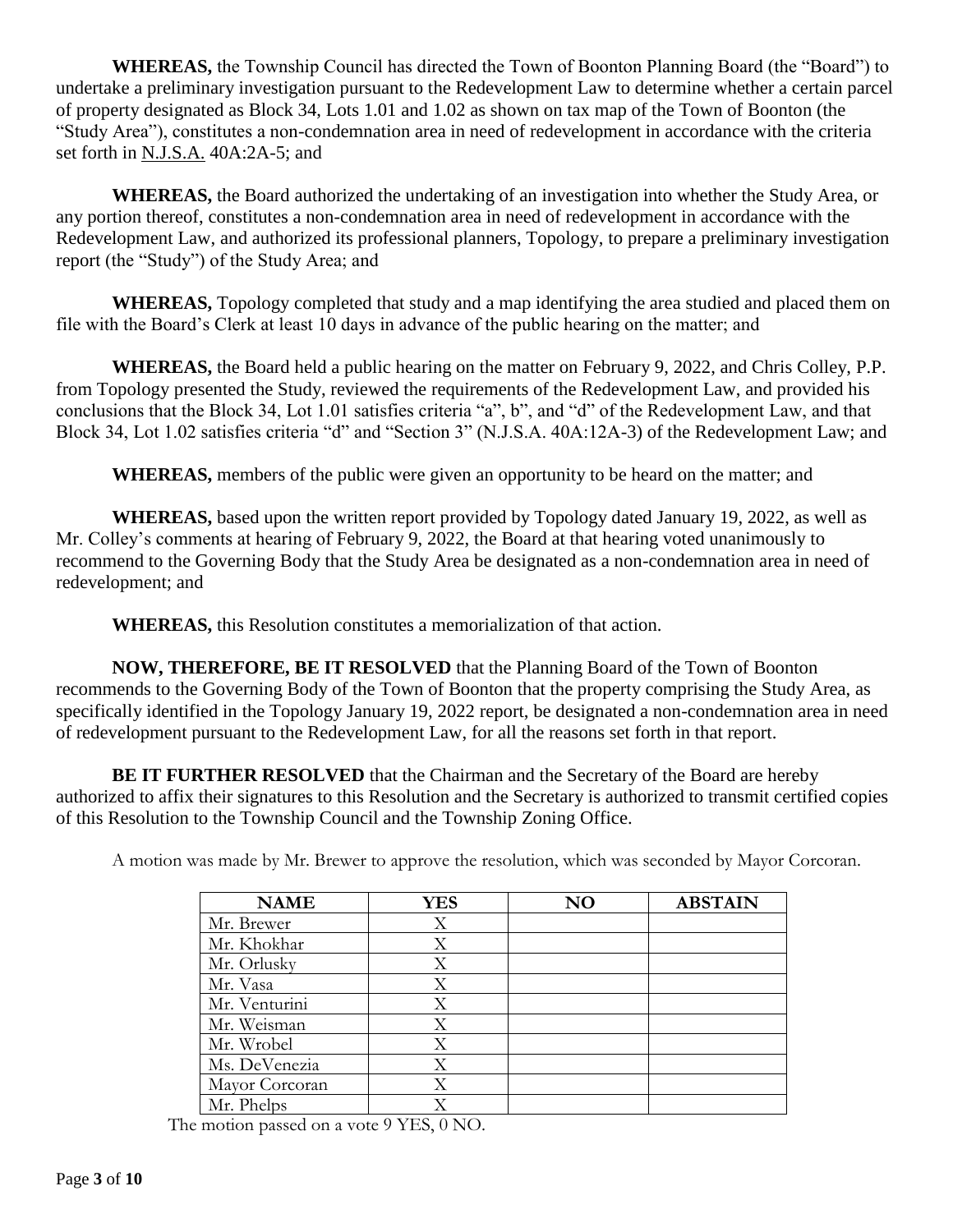## **9. PUBLIC HEARINGS**

# **a. APPLICATION 2016-8 PARK WOODS ASSOCIATES, LLC Park Woods at the Boulevard** Ely Place and Fanny Road – Block 113, Lot 10 Site Plan w/ Bulk Variances

The Planning Board Chair read a prepared statement, for the benefit of the public, regarding the history of the Park Woods application, the court order, and remand.

Mr. Bryan Plocker of Hutt & Shimanowitz introduced himself, stated his appreciation of the new members of the Board, and gave a brief introduction of the application including the history of the application and the rezoning of the parcel. Mr. Plocker asked the public if any attorneys were present, and Mr. Robert Simon come forward.

Mr. Simon introduced himself as a member from Herold Law and stated that he represented Ms. Hermann, who initiated and executed a settlement agreement with the applicant during Park Woods' initial hearings. Mr. Simon asked Mr. Plocker if the agreement would still be honored, to which Mr. Plocker, upon consent of the applicant, affirmed. The settlement agreement dated August 2017 was presented as exhibit R-1.

Mr. Plocker introduced Mr. Eric Keller, the engineer for the project. Mr. Carlson, the Board Attorney, stated that since Mr. Keller was already sworn in regarding this matter, that Mr. Keller could, for the benefit of the Board, simply affirm that his license is in good standing, Mr. Keller stated that his licenses are in good standing, and that he is the Vice President of Bowman Consulting Group. Mr. Keller presented exhibit R-2, a site plan, and R-3 a site plan rendering. Mr. Keller described the site as proposed. Mr. Keller stated that the applicant is requesting four (4) design waivers, as follows;

- 1. minimum parking setback to building, 10 feet are required, where 5 feet are requested, which was done in order to minimize the disturbance to steep slopes;
- 2. intersection of Road-A is not offset from a road intersection by 50 feet, arguing that it is not truly an intersection, but a "third leg" of Ely Road;
- 3. not proposing to include any sidewalks throughout the development, which is an RSIS de minimis exception due to the development being a small community;
- 4. ground signs, instead of installing a sign two to four feet above the ground, the applicant is proposing a sign to be mounted on a pillar.

Mr. Keller made the following comments:

- Presented exhibit R-4, a fire truck template, showing that a firetruck can enter, travel through, turn around in the cul-de-sac, and head out of the site.
- Presented exhibit R-5, a garbage template, showing that a garbage truck can enter, travel through, turn around in the cul-de-sac, and head out of the site.
- Stated that the townhomes will have garages, and garbage cans will be stored in garages.
- Mentioned that an enclosed area will accommodate outside garbage storage for the affordable units since they will not have garages.
- Showed on exhibit R-4 and R-5 how vehicular traffic and services can circulate appropriate through the site.
- Referred to exhibit R-3, specifically discussing how the retaining wall height is proposed to be 8-10 feet along the length of Fanny Road, to terminate around the southeast area of wall. Small sections of the wall will be 14-16 feet in height to preserve the buffer area of the corner property, as well as minimize disturbance of the steep slopes.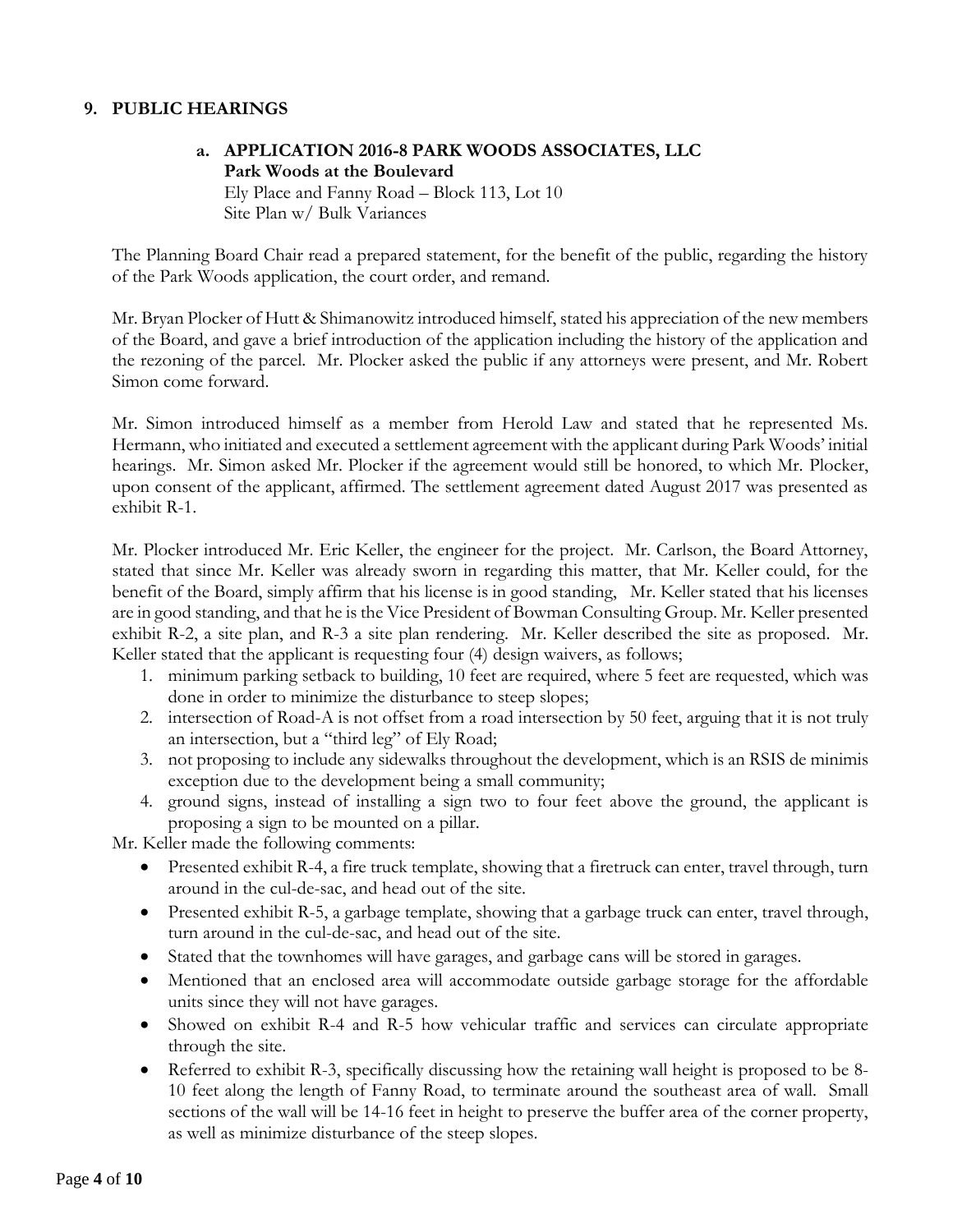- Noted that scattered, smaller walls are proposed along the rear of buildings 1 and 4 that will be generally 5-6 feet in height. At the Northeast corner of building 1 the wall gets up to 9 feet tall. The walls on the backside of the buildings will not be visible to existing homes, but will be visible to owners of this community.
- Presented R-6, a slope map revised site plan, originally dated  $9/30/16$ , revised  $8/30/18$ , stating that his testimony is the same as it was 3 years ago. The white area depicted is an area less than 15% slope, which is unregulated under the town code. Yellow area is 15-20%, salmon area is 20- 25%, deep pink area is 25-30%, and deepest pink is  $30\% +$ .
	- o In the yellow area of 15-20% slope, they are proposing to disturb 14,025 square feet, or 48.9% of that slope category. Town code states that 40% disturbance is permitted, or 1,500 square feet.
	- $\circ$  In the salmon area of 20-25% slope, they are proposing to disturb 20,186 square feet, or 55.8% of the slope category. Town code states that 20% disturbance is permitted or 1,000 square feet.
	- o In the deep pink area of 25-30% slope, they are proposing to disturb 9,994 square feet, or 48.9% of the slope category. Town code states that 0% disturbance is permitted, or 500 square feet.
	- $\circ$  In the deepest pink area of 30+% slope, they are proposing to disturb 10,514 square feet, or 35.7% of the slope category. Town code states that 0% disturbance is permitted, or 250 square feet.
- Stated that the purpose and function from an engineering perspective is to control and minimize erosion, especially along Fanny Road and the existing office building where steep slopes are proposed to be removed.
- Mentioned that storm water management is designed to control runoff and direct water into inlets and pipes to discharge through the existing storm water system in Fanny Road. Soil erosion measures will have to be implemented with approval from Morris County Soil Conservation District. A silt fence, tracking pads, inlet filters and many various layers of control will be present to address the impact of disturbing steep slope.
- The proposed plan will not create a condition that will impact a homeowner that is downhill of this site, and the retaining wall proposed along Fanny Road will control storm water.
- The Northeast and Southeast corners will be preserved in their natural condition. The rest of the site will be stabilized, temporarily during construction and ultimately a landscape plan will be implemented.
- Stated that considering the disturbance to the steep slopes, in his professional opinion, there are a series of steps that will be implemented throughout construction that ultimately will address disturbance of steep slopes.
- Referred back to exhibit R-3 to talk about storm water. Reminded that this application is legally subject to the storm water rules that were in effect in 2016, and the application is not required to comply with new storm water rules. Stated that this application complies with local ordinance and state regulations. Explained that the proposed plan is providing reductions in rate of runoff from the site, and this is being accomplished by a series of inlets and pipes that pickup all of the runoff from the uphill portions of site. The water will then be carried through pipes to a storm water underground storage facility located in the area of the cul-de-sac, which is then discharged into the existing storm sewer in Fanny Road. With regards to the site today, all of the storm water ends up in Fanny Road.
- The portion of the site that slopes from East to West deposits a lot of water into the existing office building property. All of that storm water will be cutoff by the roadway and inlets. The Southeast portion of the site currently flows overland into Fanny Road directly. The existing Southwest inlet of Fanny Road is located on east side, or the Mountain Lakes side of the road. The proposal is to manage and control the storm water through pipe into Fanny Road storm water system.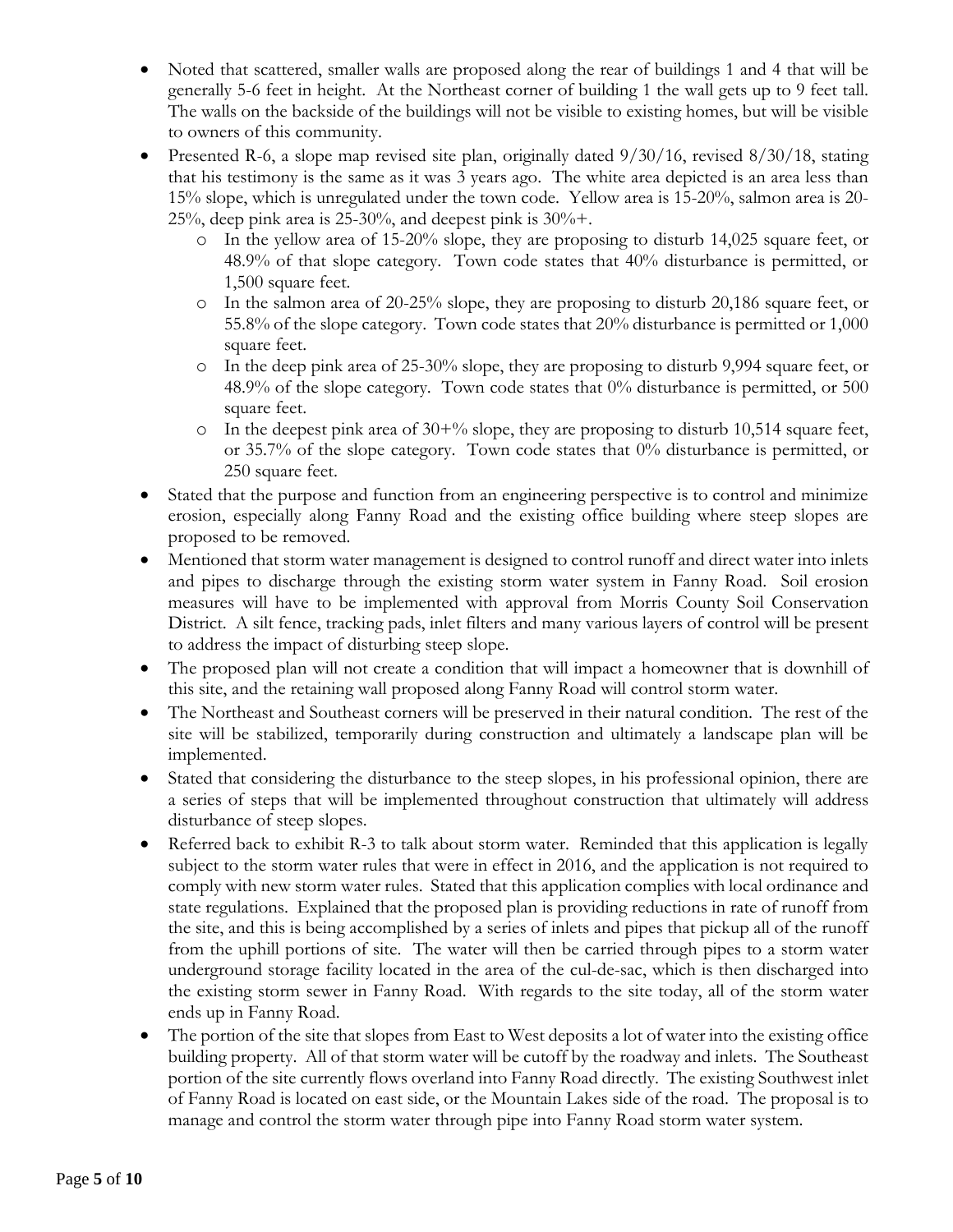- Mentioned two other components; water quality, and ground water recharge. Regarding quality, the site will be using a manufactured treatment device before discharging the water into the underground system. All floatables and total suspended solids will be treated. This design meets state regulations, and is fully compliant. Roof leaders on buildings 1 through 3 will tie leaders into the storm water tank. Due to the grading around building 4, the roof leaders will discharge into the drainage system after the storm tank, which is factored into the design.
- Considering the utilities, they are proposing to extend water main into site from Ely place, and placing a fire hydrant at the end of the cul-de-sac, which is compliant with RSIS for 20 units to be at the dead end of a water main. There is an existing fire hydrant at the Northwest corner of Ely Road. The site slopes down from Ely Place to a low point in front of building 3 and back up toward cul-de-sac, and would therefore require a pump system. The nearest sanitary line is in Ely Road, located North of Ely Place, and runs down to Fairview Avenue. Looking at impact of this project on the capacity of the pipes, using DEP rates, it is proposed to generate 5,700 gallons per day. An 8-inch line laid at the minimum slope of 0.3% is rated for a daily capacity of 556,000 gallons. The proposed additional flow to the existing sewer line is 1% of the capacity of that pipe. The updated water demanded under RSIS is an expected 3,800 gallons of water per day. Noted that the applicant will work with town engineer for appropriate the water meter chamber, and then install a master meter before running service into each building.
- All other utilities such as gas, electric, telephone, and internet will be installed underground.
- Commented on the landscaping, as depicted on exhibit R-3 is extensive, with a mix of shade and ornamental trees, deciduous and evergreen shrubs, and they are proposing to maintain as much natural vegetation as possible on the East perimeter along the existing homes, thus providing a buffer between the project and adjacent properties. Stated that in his professional opinion, the submitted landscape plan meets the requirements set forth in steep slope section of ordinance, and, as indicated, it meets requirements of R-4 zone.
- With regards to lighting, because this is a residential development, the engineer does not want to over illuminate. It was designed to make sure that there is enough illumination at the parking spaces, and there will be building mounted lighting installed as required by code. Noted to the proposed five (5) streetlights, all LED fixtures, on 14 foot poles which will be shielded where necessary.
- This application will also need approval from the Town Water Department, Morris County Planning Board, Morris County Soil Conservation District, DEP, and RVRSA.

The Board Chair opened the hearing at this time for Board comment.

Mr. Brewer, thanked Mr. Keller for his testimony. Mr. Brewer recalled that during the testimony given that there was an attempt to decrease the impact on steep slopes, specifically in the means of a parking design waiver, and distance of the rear yards for the affordable units. Mr. Brewer asked if there was any consideration to number of units, or size of the units to decrease impact on steep slopes. Mr. Keller stated that 20 units are permitted in the zone, and the townhouse units are quite compact as will be testified by architect. Mr. Keller continued that the townhouse units of building 1 through 3 realistically cannot be made smaller, and building 4 is appropriately sized and would not have material impact on slope disturbance. The fact that the garage is located under the units above will help decrease the impact on the grade. Mr. Brewer asked if there were less units and less construction would there be less disturbance on steep slopes. Mr. Keller responded yes, but as seen on exhibit R-6 the majority of steep slopes to be disturbed are located along the perimeter of the proposed project, and the steep slopes in the middle would have to be disturbed regardless.

Mayor Corcoran asked if there is a capability to reduce the size of the first 3 buildings, or would that not be as significant as a reduction in the fourth building. Mr. Keller stated to refer that question for the architect, and continued to state that these units are as tight as you can get.

Mr. Wrobel asked with regard to emergency vehicle access, would the vehicles have to back out once they enter or can the vehicles turn around in cul-de-sac. Mr. Keller referred to exhibit R-4, which shows the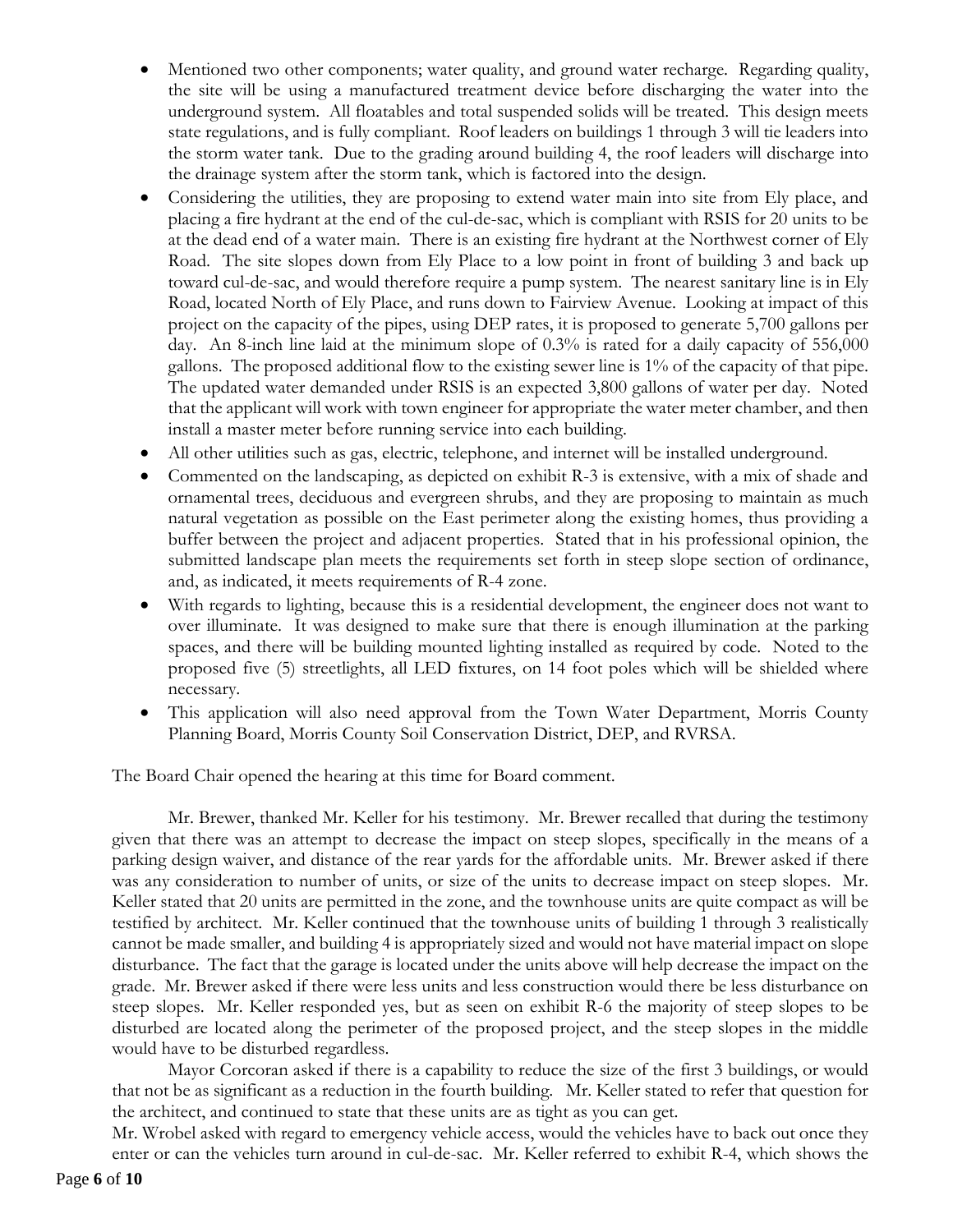cul-de-sac at the end for fire truck turnaround that is RSIS complaint, and stated that the DCA will not grant de minimus exception to exceed that standard. Mr. Wrobel asked why the project does not need sidewalks. Mr. Keller stated that the proposed development is fairly compact with no immediate walking destinations, and no recreation facilities within project. In his professional opinion, Mr. Keller did not think sidewalks are necessary to get from the parking spaces to the units, stating further that there are no sidewalks in the immediate area of the project. Mr. Keller said that if you add sidewalks, the units would have to be pushed back which would increase the steep slope disturbance.

Ms. DeVenezia asked if Mr. Keller would display the slope map next to site map for better sense of an overlay, and to address which of these buildings is going to be the biggest impact on slope. Mr. Keller stated that buildings 1 and 2 are in white area of 15% or less slope, building 3 is in the salmon area of 20-25% slope, and that building 4 is in the dark pink area of 25-30% slope.

Mr. Weisman asked if there was an analysis on the current sewage piping. Mr. Keller responded that no sewer mapping was done yet.

Mr. Vasa asked regarding sidewalks if there was any consideration of the popular walking path across the street from this development. Further, he asked if residents were encouraged to walk to the walking path, or strip mall, or if they were expected to get in a car and drive. Mr. Keller stated that there are no sidewalks once you get to Ely Place. Mr. Keller asked what is the greater benefit; to provide sidewalks within a community that don't connect to anything, or not to have sidewalks and provide less disturbance of steep slopes and removal of trees.

Mr. Khokhar asked if there was any consideration for controls such as speed bumps, or speed limits, or other traffic safety devices to slow traffic for pedestrians walking in the street. Mr. Keller responded that the street is not that long, and the length of the street does not meet criteria to install speed control devices.

Mayor Corcoran asked for the purpose of illustrating where a sidewalk would be in this project if it was required to approve this project. Mr. Keller stated that the logical place would be along the front of the buildings and around toward building 4, and that all of the buildings would need to move 4-5 feet back into the slope. Another option would be to have sidewalks on the far side of Road A, but then no plantings would be on top or bottom of the wall. Mayor Corcoran asked for confirmation that if the sidewalk was across street that it would not impact steep slopes, to which Mr. Keller stated that the lowest impact to steep slopes would be to move the retaining wall closer to property line and remove landscaping.

The Board Chair opened the hearing at this time for the Board's professionals comment.

Mr. Petto thanked Mr. Keller for his testimony. Mr. Petto referred to the section of code that includes the provision that plantings be 8 feet in height at time of planting, and asked Mr. Keller to review the plantings. Mr. Keller referred to exhibit R-1 as the part of site plan set. Mr. Petto asked where the garbage cans were proposed to be stored for the affordable units. Mr. Keller responded to refer to architect. Mr. Petto asked if the lights were proposed to be dark sky compliant. Mr. Keller referred to sheet 10 of site plan set as a lighting detail. Mr. Petto referred to the testimony of surplus parking and asked if there was sufficient lighting in the parking area. Mr. Keller stated that there is no true surplus in parking because of the doublewide driveways. The 10 surface parking spaces are to meet the visitor parking requirement, and this includes parking for the affordable units.

Mr. Brewer asked the applicant to provide information as to who would be responsible for the maintenance and operation of the underground storm water management system. Mr. Keller stated the responsibility would be of the HOA to perform the required inspections and maintenance.

Ms. DeVenezia asked who is responsible for maintaining the state of the water treatment device. Mr. Keller stated that the maintenance remains with property owner, and state law require quarterly inspections. Ms. DeVenezia asked when the device becomes clogged with debris what happens to the water that goes into the underground basin. Mr. Keller stated that the underground basin will never be clogged.

Mr. Holt asked sidewalks can be provided in the rear yards. Mr. Keller responded that the steep slope is too much. Mr. Holt asked if each unit had a dedicated rear yard. Mr. Keller said yes, and homeowners would be unhappy because "people are in my backyard". Mr. Holt asked if the driveway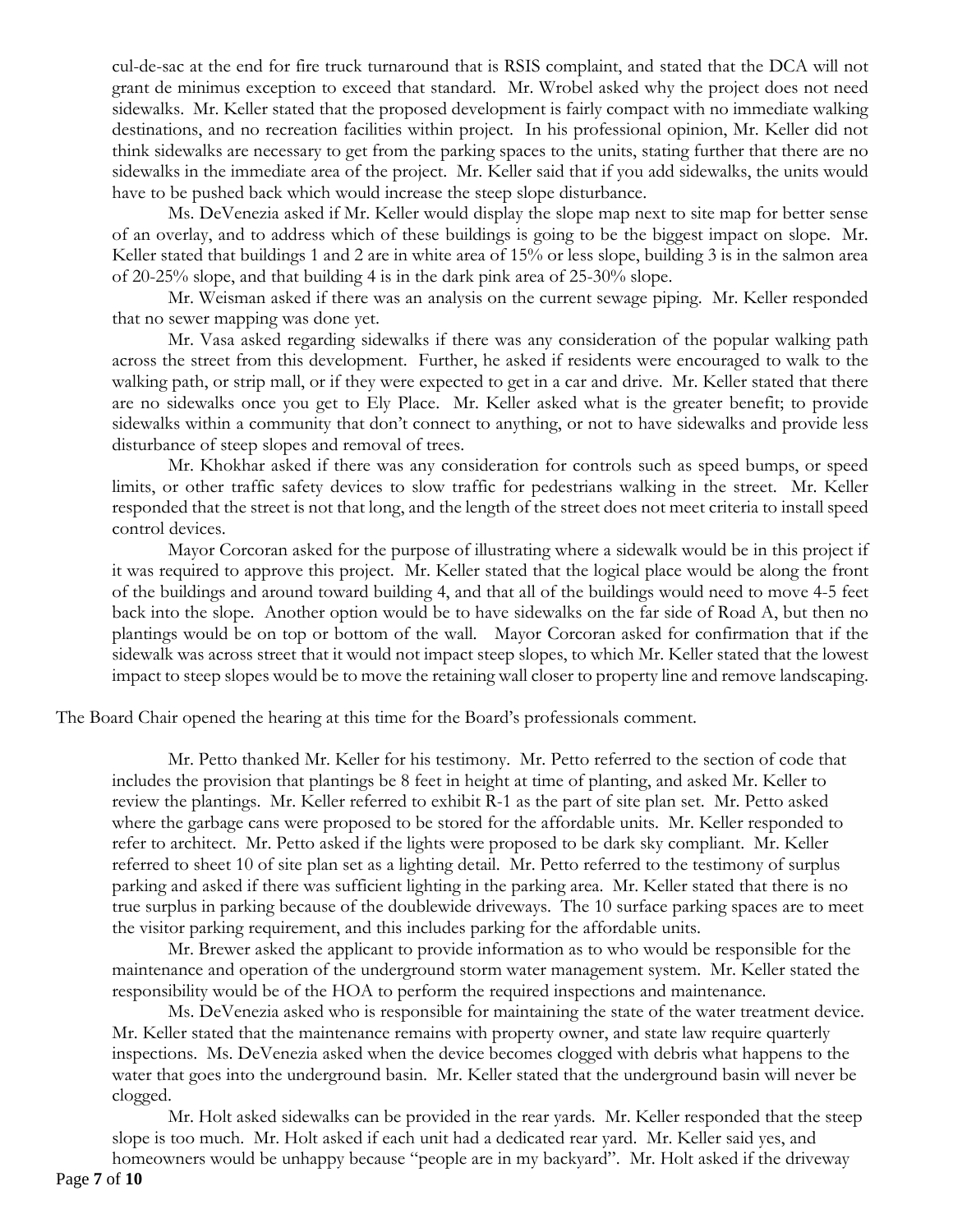side could be considered the rear yard, and the proposed rear yard could be the front yard. Mr. Keller said that the site not does contend to this configuration. Mr. Holt stated that during his testimony he referred to fee simple, HOA, and rental apartments and that those terms do not mix in a complex like this. Mr. Keller said to refer to the architect. Mr. Holt asked that the conservation easement proposed be language approved by the Board or municipal attorney, and Mr. Plocker approved. Mr. Holt, asked for clarification if all of the proposed work is in within the Town of Boonton referring to the storm water piped into Fanny Road infrastructure being depicted as Mountain Lakes. Mr. Keller stated that the municipal boundary is on the opposite side of Fanny Road, and the entire right-of-way is all in Boonton. Mr. Holt asked about the use of post and rail fence with wire for fall protection, and asked how high the proposed fence is. Mr. Keller responded the height of the fence would be 4 feet. Mr. Holt asked if Mr. Keller felt that was adequate fall protection. Mr. Keller stated that it meets code. Mr. Holt asked if the firetruck turning template was based on Boonton apparatus or the RSIS? Mr. Keller did not recall, but stated that the size of trucks are relatively standard. Mr. Holt requested that a condition of the approval be to seek approval from a fire code official. Mr. Holt asked if any geotechnical investigation was performed. Mr. Keller stated that he had not fully gone through files to see a cut and fill analysis, but he did do soil testing for storm water facilities for permeability for the basis of infiltration rates, but he was not sure if other geotechnical studies were done considering building construction. Mr. Holt requested to make that information available pending approval. Mr. Holt asked what type of retraining walls were proposed. Mr. Keller stated they would probably use modular block designed by an engineer, or possibly big block. Mr. Holt asked if the reinforcement and tieback under the road could create a conflict with wall, to which Mr. Keller responded no. Mr. Holt asked about the capacity of the sanitary sewer from the point of generation and discharge into the RVRSA line, and requested an additional capacity study. Mr. Keller stated they don't have a complete picture of downstream system. Mr. Holt asked if there would be a generator on site for the sewage pump Mr. Keller said yes, and it will be a 9 or 10 kilowatt generator similar to a whole house generator, and an acoustical enclosure will be provided. Mr. Holt asked about parking spaces near the intersection, stating that it doesn't comply with state statute. Mr. Keller stated that they proposed to provide onstreet parallel parking, and that perpendicular parking is on private property. Mr. Holt also expressed concern with vehicular movement backing out of parking spaces into an intersection. Mr. Holt asked if Mr. Keller felt it was a safe design. Mr. Keller stated that he looked at this like a parking lot, and the corner of the parking space is about 5 feet from the property line. Mr. Holt expressed concern describing a scenario where a vehicle would cut across the Ely Road right-of-way to pull into community, and asked with regards to the three way intersection how is it proposed to control access. Mr. Keller responded that as a function of property configuration the installation of stop signs on public street is governing body decision.

Mr. Brewer asked if there were less market rate units would there be greater space to relocate the affordable units. Mr. Keller responded yes, but stating that the zone permits 20 units.

Mr. Holt asked how the landscape plan addresses what is required in the town code §300-94.1, does the plan identify existing vegetation types, how much is proposed to be cleared or relocated. Mr. Keller said that they are going to try to minimize the area of disturbance. Mr. Holt stated that it is important for the Board to understand what landscaping is being proposed versus what is existing, considering the concept is to protect and preserve, but the expectation is that the enhanced landscape plan is to help mitigate the steep slope. Mr. Keller referred to his testimony that the mitigation is preserving the natural wooded area along the adjacent single family, the plan proposes to keep the limited disturbance minimal and to not remove any more vegetation than necessary. Mr. Keller said that he would note on the plans to plant additional evergreens, and or shrubs, along the existing wooded lot line as field conditions permit. Mr. Holt referred to the base of the wall along Fanny Road being located at the property line saying that a buffer is non-existent. Asked if it would be possible to grab the entire plan layout and slide it to the East. Mr. Keller stated that it was his testimony that the proposed plan is the optimal placement of the development. Mr. Holt asked with respect to the storm water analysis if a greater volume is proposed to be released to Fanny Road as is imposed to today. Mr. Keller said absolutely, and the system does comply with state regulations. Furthermore, it is not required to reduce the volume if the project meets the runoff reduction requirements.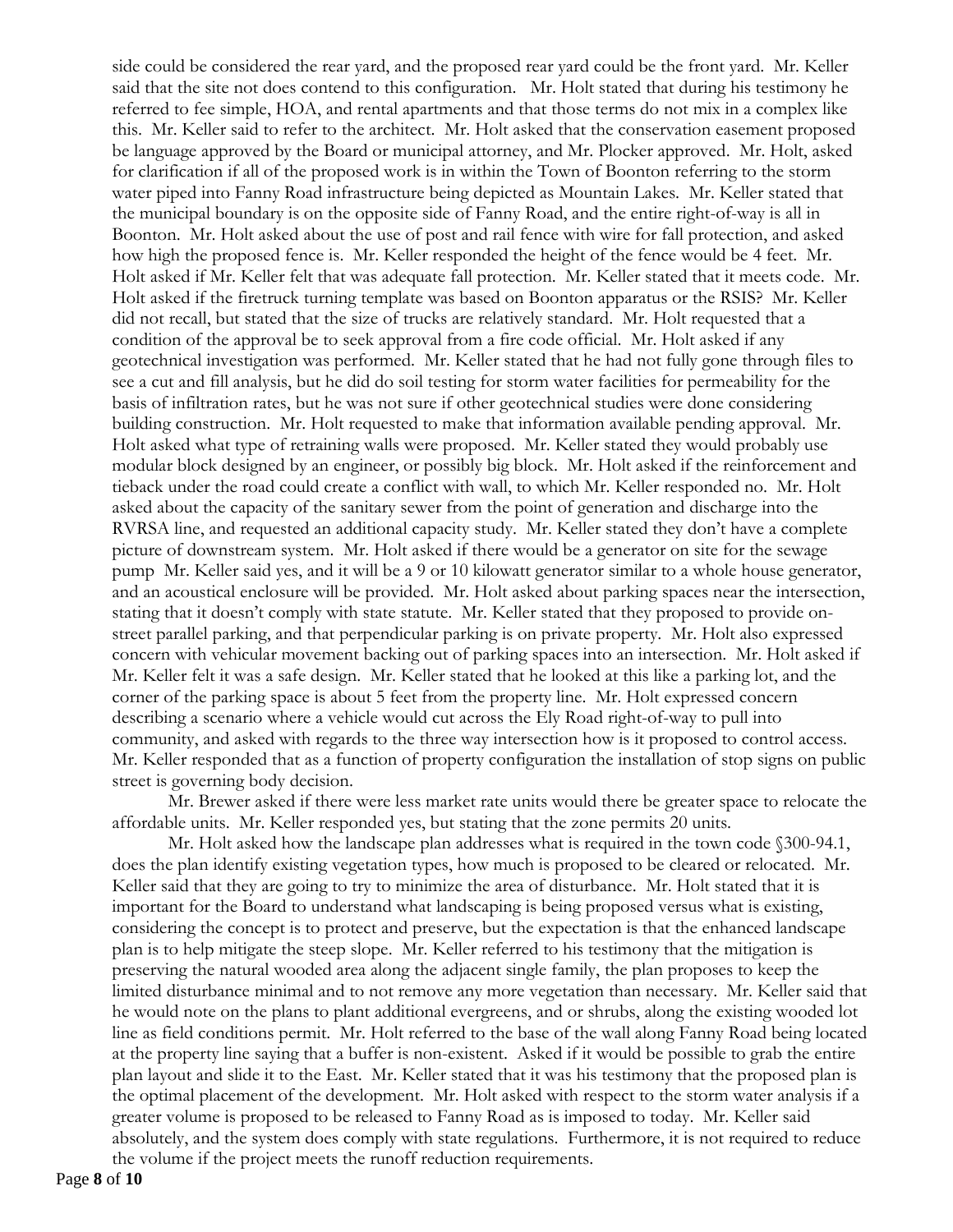Mr. Petto asked the required testing of the generator. Mr. Keller stated that the testing period is 10-20 minutes in length, and will be weekday, midday. Mr. Petto asked with regard to the height of the retaining wall ranging from 8 to 16.3 feet, was there any consideration to terracing or offset retaining walls particularly to mitigate the visual impact. Mr. Keller stated that the wall runs along site triangle and creating a tiered wall would further impact the disturbance of steep slopes, and the existing vegetation would be undisturbed between Building 4 and the wall along Fanny Road. Creating a tiered wall would make the wall closer to Fanny Road, and would thus remove the vegetation they are trying to preserve.

Having no further questions, the Board Chair opened the hearing at this time for public questioning of this witness.

Mr. Bruce Rockwell of 15 Hapgood Court asked a series of questions about sidewalks, and why there were none proposed in the development. Mr. Keller stated that sidewalks would further disturb the steep slopes. Mr. Rockwell asked if the fire truck turn-around was based on Boonton apparatus, and Mr. Keller referred to the site plan line items of the Boonton apparatus longest vehicle of 43 feet, which is standard for an aerial truck. Mr. Rockwell asked how many design waivers were being requested. Mr. Keller stated that there were three requested. Mr. Rockwell asked how many variances are being requested, and Mr. Keller stated that there are six definite and one possible depending upon how the Board rules the minimum landscape buffer to non-residential use.

Ms. Marianne McGlone Belardinelli of 120 Ely Road asked where the low-income units were proposed. Mr. Keller answered that there are three affordable units in the North end of building 1. Ms. Belardinelli asked how much grass was proposed between the building and the roadway in front of buildings. Mr. Keller answered 5 feet of grass. Ms. Belardinelli asked how the community proposes to stop people from parking in this development. Mr. Keller testified that the development is over-parked by RSIS requirements, and it would not be logical to park opposite someone's driveway due to the road width. Furthermore, if the board professionals preferred, a sign could be installed to designate no onstreet parking. Ms. Belardinelli asked if one building were removed from the plan would it have a better impact to community site wise. Mr. Keller stated that the zone permits 20 units with a density of six units to acre. Ms. Belardinelli asked where the garbage was going to be stored. Mr. Keller stated that it would be stored in garages and carried out on collection day. Ms. Belardinelli asked if they had taken into consideration the ground water. Mr. Keller responded that the soil testing in the basin area found no ground water. Ms. Belardinelli asked how they propose to stabilize the site while building. Mr. Keller said that temporary stabilization would be used as necessary to manage the disturbed area of site.

Ms. Elizabeth Feehan of 500 Essex Avenue state that she was pleased to hear that the wiring is underground. She continued to say that Boonton has suffered electrical outages, and asked about the installation of residential generators. Mr. Keller said that only one generator would be installed for the pump station as required by DEP. Ms. Feehan recalled that Boonton has had a recent history of large storms concerning storm water management. Mr. Keller said that the change in rainfall patterns have not changed in storm water management.

Mr. George Chadwick of 160 Ridgeview Place asked out of the 3.25 acres, how much is forestry? Mr. Keller responded pretty much all of it, and the only part of the site that is not wooded is the area near the end of Hapgood. Mr. Chadwick asked how many acres are going to be developed. Mr. Keller stated that they are proposing to disturb approximately 1.89 acres of the site. Mr. Chadwick asked how much of the site is affected by steep slopes. Mr. Keller responded a good portion, but that he did not calculate how much. Mr. Chadwick asked how many and what type of trees are being removed. Mr. Keller did not know. Mr. Chadwick asked if Mr. Keller was confident that the site will be developed as per the plans, and it will not affect neighbor's houses. Mr. Keller responded yes, and that he was confident.

Mr. Josh Gruman of 3 Hanover Road had a question for the applicant's planner, which will be asked, following his testimony.

Mr. Bruce Rockwell of 15 Hapgood Court asked if the storm water management system was adequate for the 5, 10, and 100 year storm. Mr. Keller said yes. Mr. Rockwell asked a series of questions about the generator for the sewer pump. Mr. Rockwell asked if the impervious coverage